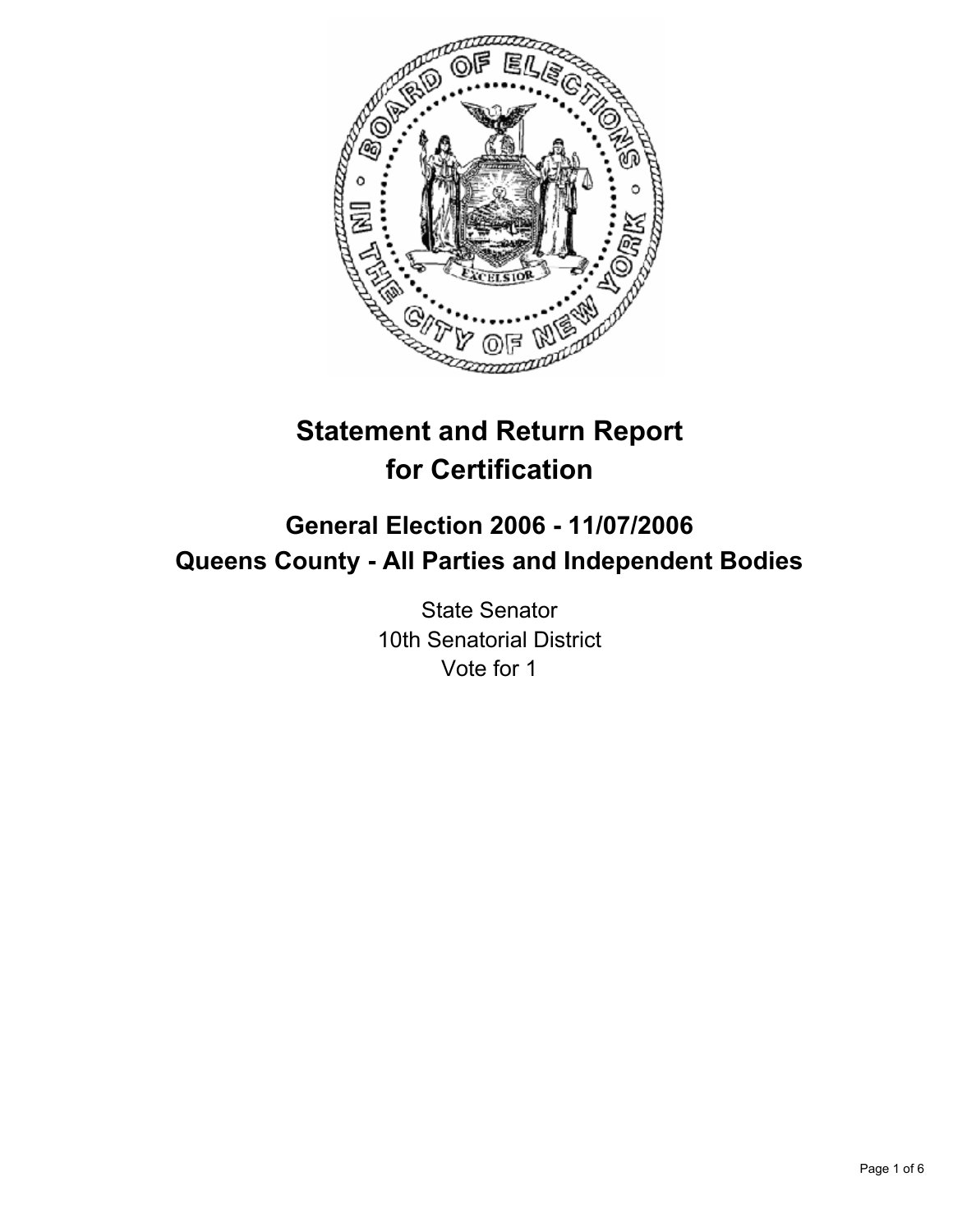

| PUBLIC COUNTER                 | 2,835 |
|--------------------------------|-------|
| <b>EMERGENCY</b>               |       |
| ABSENTEE/MILITARY              | 55    |
| <b>AFFIDAVIT</b>               | 38    |
| <b>Total Ballots</b>           | 2,934 |
| JERELINE HUNTER (REPUBLICAN)   | 594   |
| SHIRLEY L HUNTLEY (DEMOCRATIC) | 1,478 |
| JERELINE HUNTER (CONSERVATIVE) | 98    |
| ADA L. SMITH (WRITE-IN)        |       |
| ALLAN JENNINGS (WRITE-IN)      |       |
| <b>Total Votes</b>             | 2,173 |
| Unrecorded                     | 761   |

**Assembly District 25**

| <b>PUBLIC COUNTER</b>          | 1,750 |
|--------------------------------|-------|
| <b>EMERGENCY</b>               | 8     |
| ABSENTEE/MILITARY              | 34    |
| AFFIDAVIT                      | 23    |
| <b>Total Ballots</b>           | 1,825 |
| JERELINE HUNTER (REPUBLICAN)   | 188   |
| SHIRLEY L HUNTLEY (DEMOCRATIC) | 1,033 |
| JERELINE HUNTER (CONSERVATIVE) | 32    |
| <b>Total Votes</b>             | 1,253 |
| Unrecorded                     | 572   |

| PUBLIC COUNTER                 | 2,808 |
|--------------------------------|-------|
| <b>EMERGENCY</b>               | 30    |
| ABSENTEE/MILITARY              | 70    |
| AFFIDAVIT                      | 59    |
| <b>Total Ballots</b>           | 3,006 |
| JERELINE HUNTER (REPUBLICAN)   | 399   |
| SHIRLEY L HUNTLEY (DEMOCRATIC) | 1,899 |
| JERELINE HUNTER (CONSERVATIVE) | 45    |
| ALLAN JENNINGS (WRITE-IN)      | 4     |
| ALLEN JENNINGS (WRITE-IN)      |       |
| <b>Total Votes</b>             | 2,348 |
| Unrecorded                     | 658   |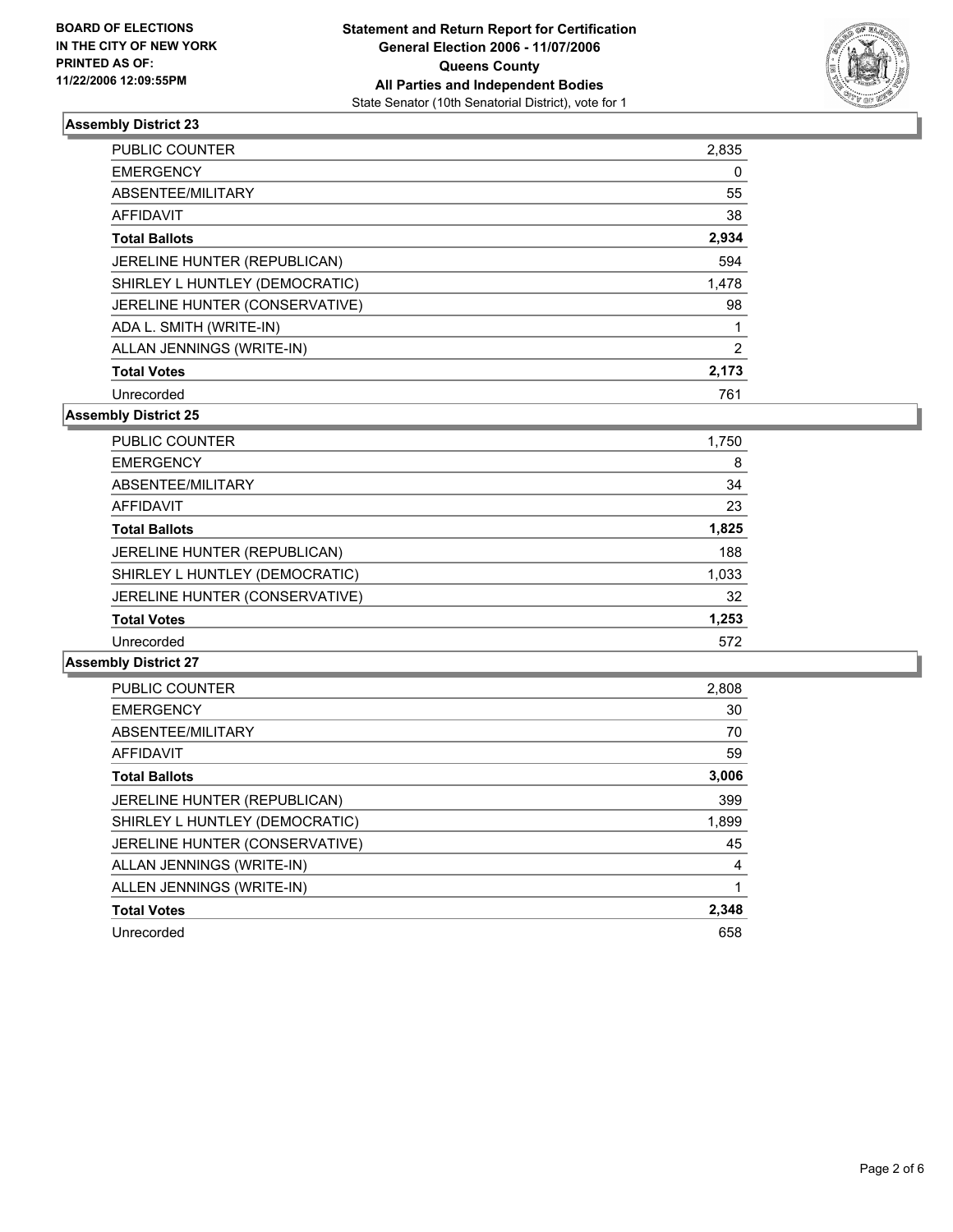

| PUBLIC COUNTER                 | 5,582 |
|--------------------------------|-------|
| <b>EMERGENCY</b>               | 0     |
| ABSENTEE/MILITARY              | 221   |
| AFFIDAVIT                      | 84    |
| <b>Total Ballots</b>           | 5,934 |
| JERELINE HUNTER (REPUBLICAN)   | 977   |
| SHIRLEY L HUNTLEY (DEMOCRATIC) | 3,911 |
| JERELINE HUNTER (CONSERVATIVE) | 113   |
| ALLAN JENNINGS (WRITE-IN)      | 2     |
| ANTHONY WEINER (WRITE-IN)      |       |
| <b>Total Votes</b>             | 5,004 |
| Unrecorded                     | 930   |

| PUBLIC COUNTER                 | 9,317 |
|--------------------------------|-------|
| <b>EMERGENCY</b>               | 0     |
| ABSENTEE/MILITARY              | 153   |
| <b>AFFIDAVIT</b>               | 125   |
| <b>Total Ballots</b>           | 9,610 |
| JERELINE HUNTER (REPUBLICAN)   | 190   |
| SHIRLEY L HUNTLEY (DEMOCRATIC) | 7,125 |
| JERELINE HUNTER (CONSERVATIVE) | 68    |
| ALLAN JENNINGS (WRITE-IN)      | 12    |
| ALLEN JENNINGS (WRITE-IN)      | 8     |
| ANDREW JENNINGS (WRITE-IN)     |       |
| ELIZABETH GOLDSMITH (WRITE-IN) | 3     |
| JOSEPH MARTONE (WRITE-IN)      |       |
| <b>Total Votes</b>             | 7,408 |
| Unrecorded                     | 2.202 |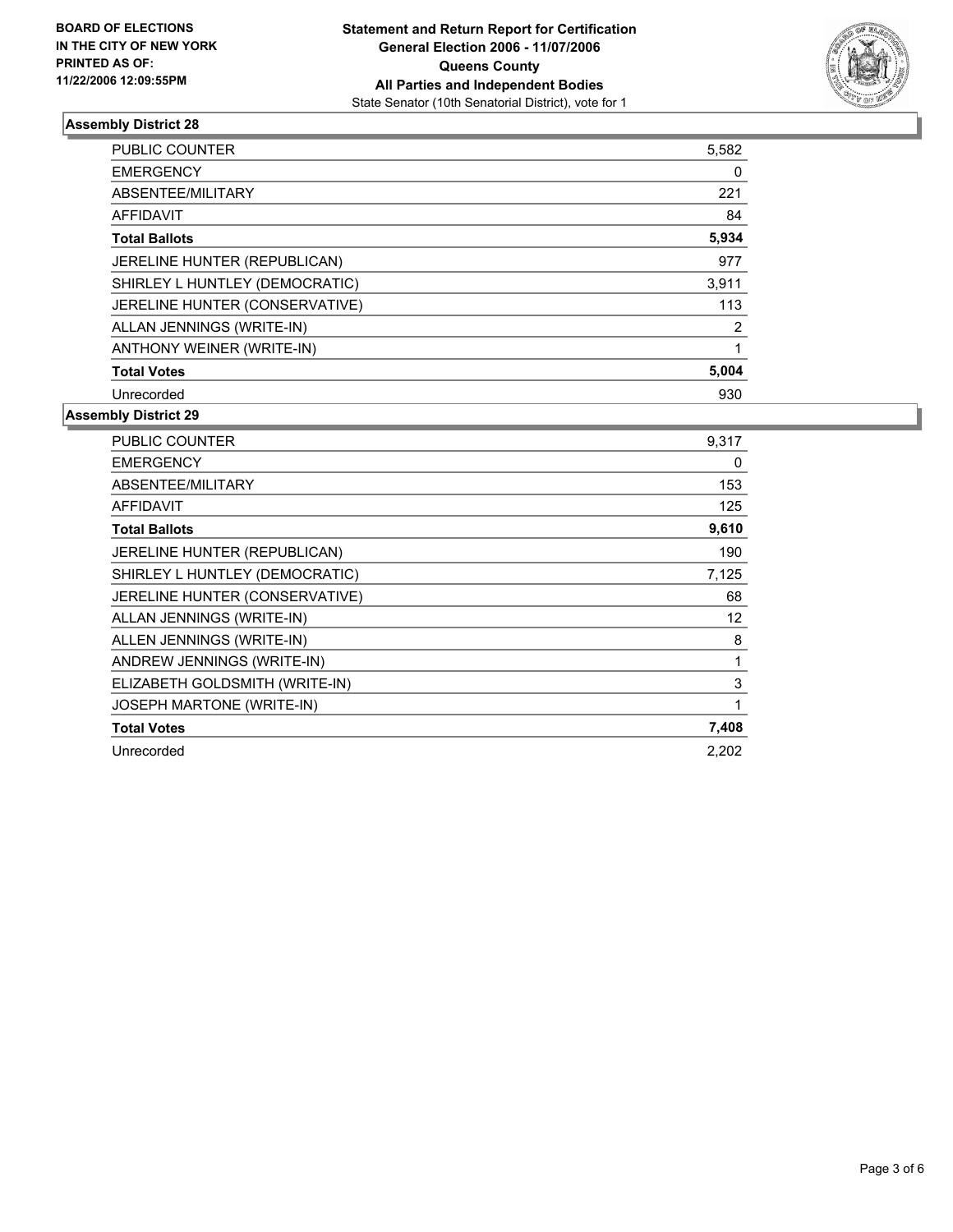

| <b>PUBLIC COUNTER</b>             | 8,320          |  |
|-----------------------------------|----------------|--|
| <b>EMERGENCY</b>                  | 44             |  |
| ABSENTEE/MILITARY                 | 73             |  |
| <b>AFFIDAVIT</b>                  | 124            |  |
| <b>Total Ballots</b>              | 8,572          |  |
| JERELINE HUNTER (REPUBLICAN)      | 275            |  |
| SHIRLEY L HUNTLEY (DEMOCRATIC)    | 5.726          |  |
| JERELINE HUNTER (CONSERVATIVE)    | 82             |  |
| ADA SMITH (WRITE-IN)              | 1              |  |
| ALAN JENNINGS (WRITE-IN)          | 1              |  |
| ALBERT BALDEO (WRITE-IN)          | 1              |  |
| ALLAN JENNINGS (WRITE-IN)         | 43             |  |
| ALLAN W. JENNINGS (WRITE-IN)      | 1              |  |
| ALLAN W. JENNINGS JR. (WRITE-IN)  | 1              |  |
| ALLEN JENNINGS (WRITE-IN)         | 16             |  |
| ALLEN JENNINGS JR. (WRITE-IN)     | 1              |  |
| BARBARA M. CLARK (WRITE-IN)       | 1              |  |
| CAN NOT BE READ (WRITE-IN)        | 1              |  |
| DAVID PATTERSON (WRITE-IN)        | 1              |  |
| ELIZABETH GOLDSMITH (WRITE-IN)    | 1              |  |
| ELIZABETH M. GOLDSMITH (WRITE-IN) | $\overline{2}$ |  |
| JOE MARTHONE (WRITE-IN)           | 1              |  |
| <b>Total Votes</b>                | 6,155          |  |
| Unrecorded                        | 2,417          |  |
| <b>LL. Blattlet 00</b>            |                |  |

| PUBLIC COUNTER                         | 17,972         |
|----------------------------------------|----------------|
| <b>EMERGENCY</b>                       | 15             |
| ABSENTEE/MILITARY                      | 189            |
| <b>AFFIDAVIT</b>                       | 299            |
| <b>Total Ballots</b>                   | 18,490         |
| JERELINE HUNTER (REPUBLICAN)           | 451            |
| SHIRLEY L HUNTLEY (DEMOCRATIC)         | 12,874         |
| JERELINE HUNTER (CONSERVATIVE)         | 121            |
| ALLAN JENNINGS (WRITE-IN)              | 186            |
| ALLAN JENNINGS JR (WRITE-IN)           |                |
| ALLAN W JENNINGS (WRITE-IN)            | 3              |
| ALLAN W. JENNINGS (WRITE-IN)           | 1              |
| ELIZABETH GOLDSMITH (WRITE-IN)         | 15             |
| ELIZABETH M. GOLDSMITH (WRITE-IN)      | $\overline{2}$ |
| IND. HILLARY RODMAN CLINTON (WRITE-IN) | 1              |
| LOUIS DOUELL (WRITE-IN)                | 1              |
| MARTIN KING (WRITE-IN)                 |                |
| <b>Total Votes</b>                     | 13,657         |
| Unrecorded                             | 4,833          |
|                                        |                |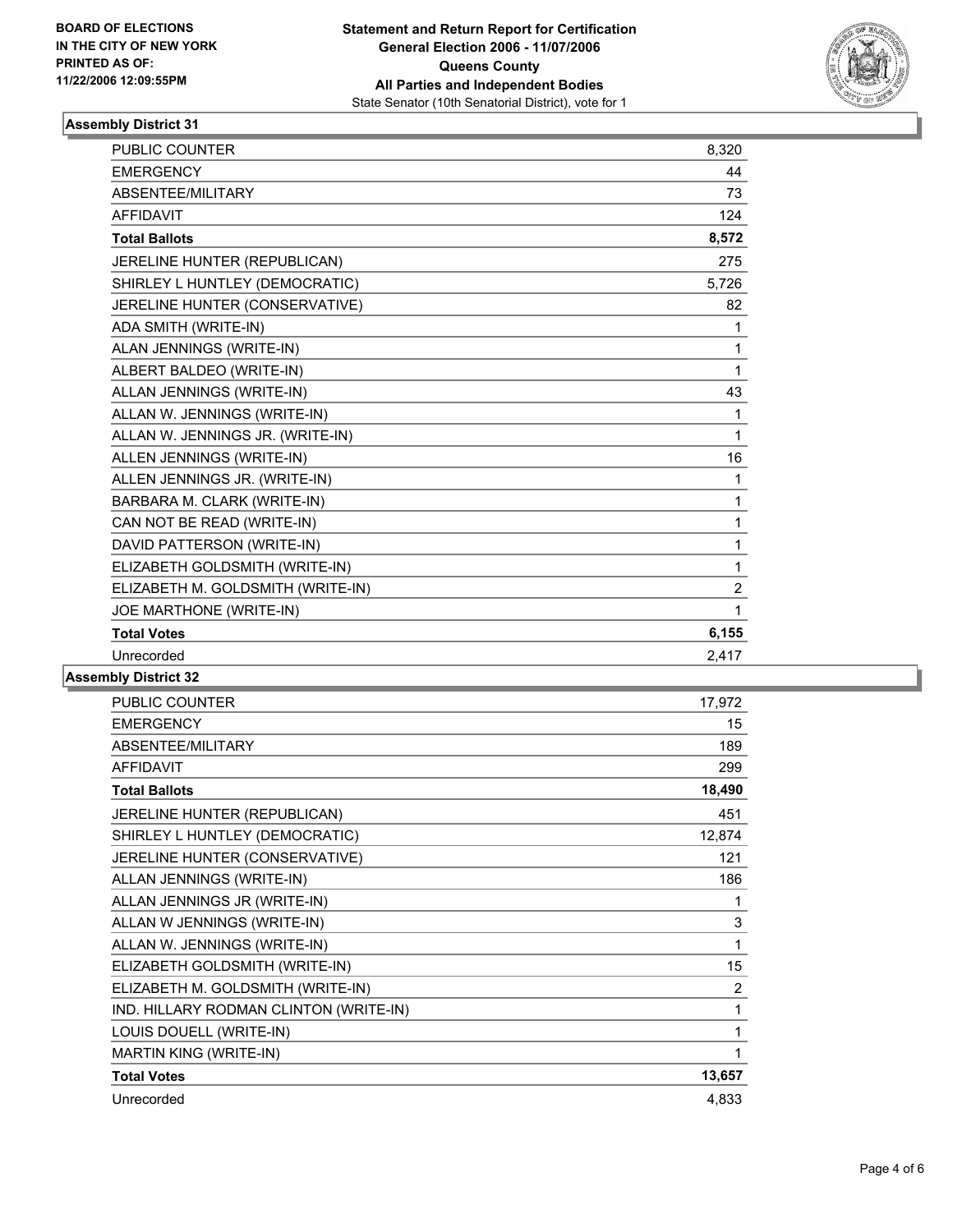

| <b>PUBLIC COUNTER</b>          | 325 |  |
|--------------------------------|-----|--|
| <b>EMERGENCY</b>               |     |  |
| ABSENTEE/MILITARY              | 6   |  |
| AFFIDAVIT                      | 6   |  |
| <b>Total Ballots</b>           | 337 |  |
| JERELINE HUNTER (REPUBLICAN)   | 8   |  |
| SHIRLEY L HUNTLEY (DEMOCRATIC) | 229 |  |
| JERELINE HUNTER (CONSERVATIVE) |     |  |
| ADA SMITH (WRITE-IN)           |     |  |
| ALLAN JENNINGS (WRITE-IN)      |     |  |
| <b>Total Votes</b>             | 241 |  |
| Unrecorded                     | 96  |  |

| <b>PUBLIC COUNTER</b>          | 912 |
|--------------------------------|-----|
| <b>EMERGENCY</b>               | 8   |
| ABSENTEE/MILITARY              | 11  |
| AFFIDAVIT                      | 8   |
| <b>Total Ballots</b>           | 942 |
| JERELINE HUNTER (REPUBLICAN)   | 128 |
| SHIRLEY L HUNTLEY (DEMOCRATIC) | 496 |
| JERELINE HUNTER (CONSERVATIVE) | 26  |
| <b>Total Votes</b>             | 650 |
| Unrecorded                     | 292 |